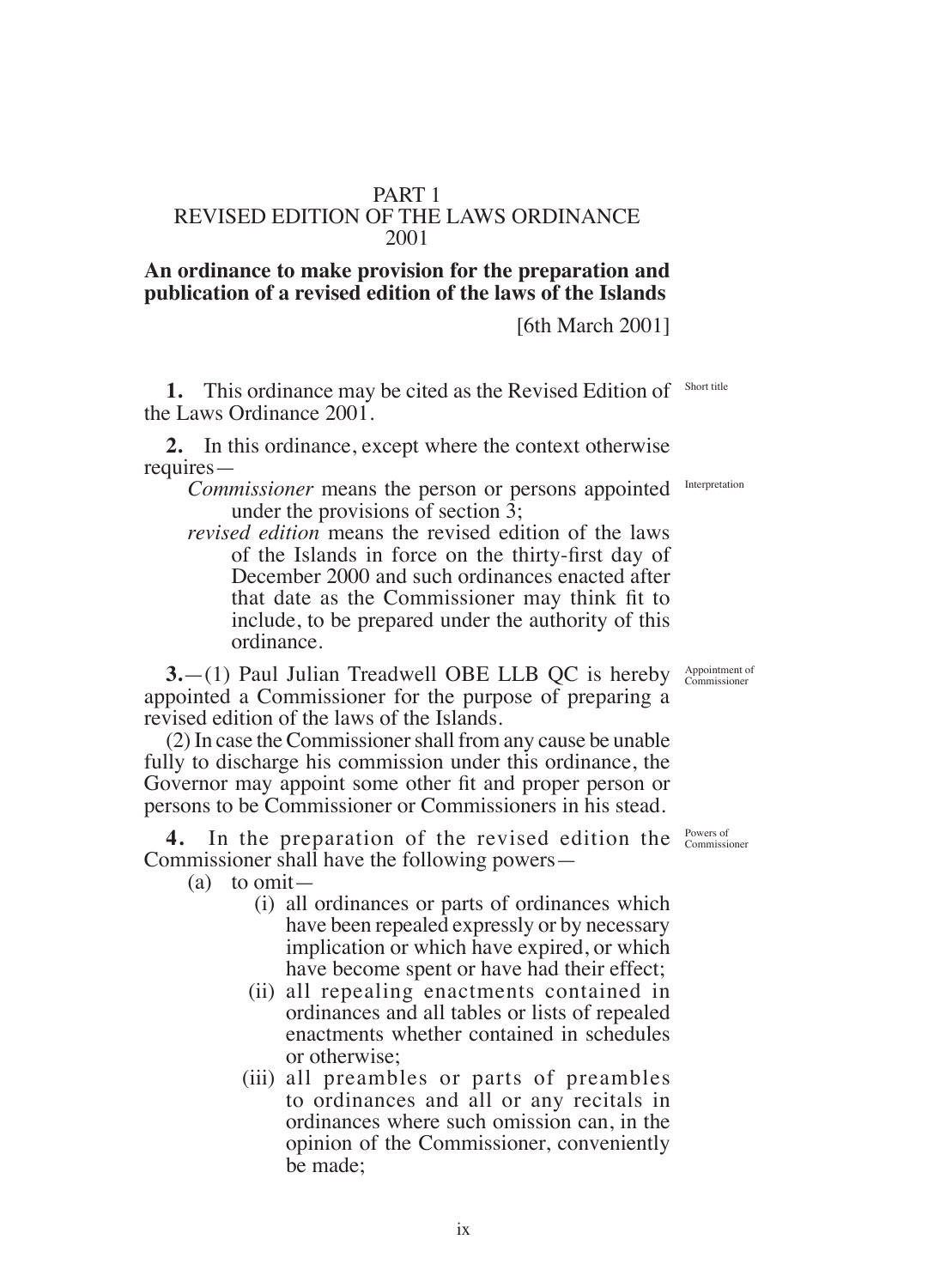- (iv) all words of enactment in any ordinance;
- (v) all enactments prescribing the date when an ordinance or part of an ordinance is to come into operation where such omission can, in the opinion of the Commissioner, conveniently be made;
- (vi) all amending ordinances or parts thereof where the amendments effected thereby have been embodied by the Commissioner in the ordinances to which they relate;
- (b) to arrange the grouping and sequence of ordinances;
- (c) to consolidate into one ordinance any two or more ordinances *in pari materia* making the alterations thereby rendered necessary and afixing such date thereto as may seem most convenient;
- (d) to alter the order of sections in any ordinances and in all cases where it may be necessary to do so to renumber the sections;
- (e) to alter the form or arrangement of any section by transferring words, by combining it in whole or in part with another section or other sections or by dividing it into two or more subsections;
- (f) to transfer any enactment contained in any ordinance from such ordinance to any other ordinance to which that enactment more properly belongs, making such alterations as are thereby rendered necessary or expedient;
- (g) to divide ordinances into parts or divisions;
- (h) to add a short title to any ordinance which may require it or to alter the short title of any ordinance;
- (i) to supply or alter marginal and other notes, and tables of contents and chronological tables, and to provide footnotes by way of amplification: Provided that such tables and notes shall not form any part of the ordinance in which they appear;
- (j) to correct cross references;<br>(k) to correct grammatical, type
- to correct grammatical, typographical and similar errors in the existing copies of ordinances and for that purpose to make verbal additions, omissions or alterations not affecting the meaning of any ordinance;
- (l) to shorten or simplify the phraseology of any ordinance;
- (m) to correct the punctuation in any ordinance;
- (n) to make such adaptations of or amendments in any ordinances as may appear to be necessary or proper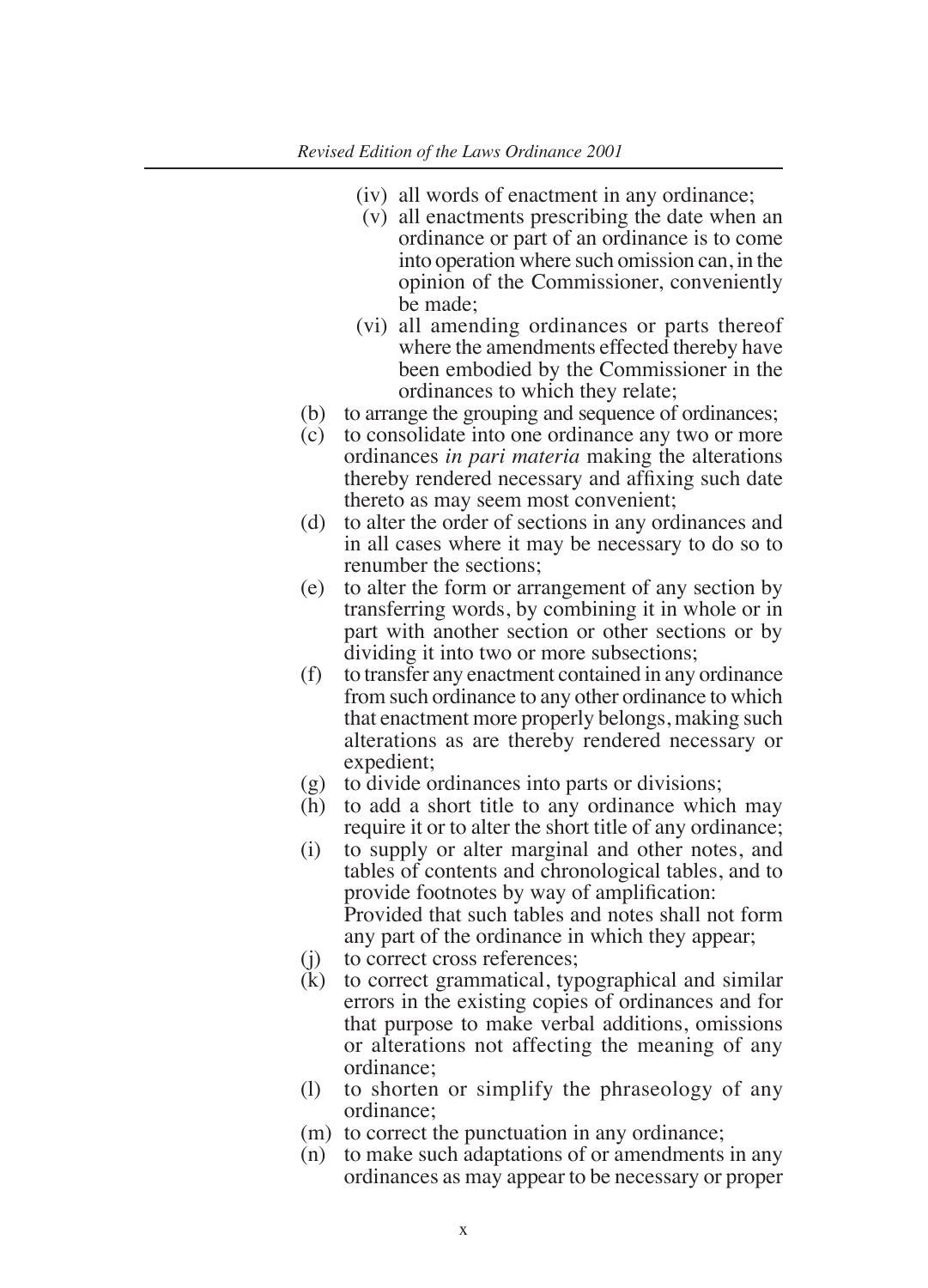as a consequence of constitutional changes within the Commonwealth;

- (o) to make such formal alterations as to names, localities, offices and otherwise as may be necessary to bring any ordinance into conformity with the circumstances of the Islands;
- (p) to make such formal alterations to any ordinance as are necessary or expedient for the purpose of securing uniformity of expression in the revised edition;
- (q) to do all things relating to form and method, whether similar to the foregoing or not, which appear to him necessary for the perfecting of the revised edition.

**5.**—(1) The powers conferred upon the Commissioner by section 4 shall not be taken to imply any power in him to make any alteration or amendment in the matter or substance of any law.

(2) If the Commissioner considers that it is desirable that in the preparation of the revised edition there should, in relation to any ordinance, be omissions, amendments or additions other than those authorised by section 4, the same, although not *in pari materia*, may be combined in one or more ordinances.

(3) If such ordinance or ordinances are enacted prior to the coming into operation of the revised edition, then—

- (a) the Commissioner shall in the preparation of the revised edition give the like effect to such omissions, amendments or additions as if they had been authorised by section 4; and
- (b) if as a result of any such omission, amendment or addition any ordinance or part thereof has been repealed or has expired or become spent or had its effect, such ordinance or part shall be omitted from the revised edition.

**6.**—(1) In the preparation of the revised edition the Commissioner shall, in respect of subsidiary legislation made under ordinances, have the like powers to do all things as are conferred upon him by this ordinance in respect of ordinances.

(2) For the avoidance of doubt, it is hereby declared that subsidiary legislation in force at the date when the revised edition comes into force and made under any ordinance included in the revised edition shall continue in force until otherwise provided.

**7.**—(1) The Governor in his discretion may by order declare that the revised edition shall come into force on such date as he may think fit.

Mode of dealing with alteration in substance

Subsidiary legislation

Bringing the revised edition into force